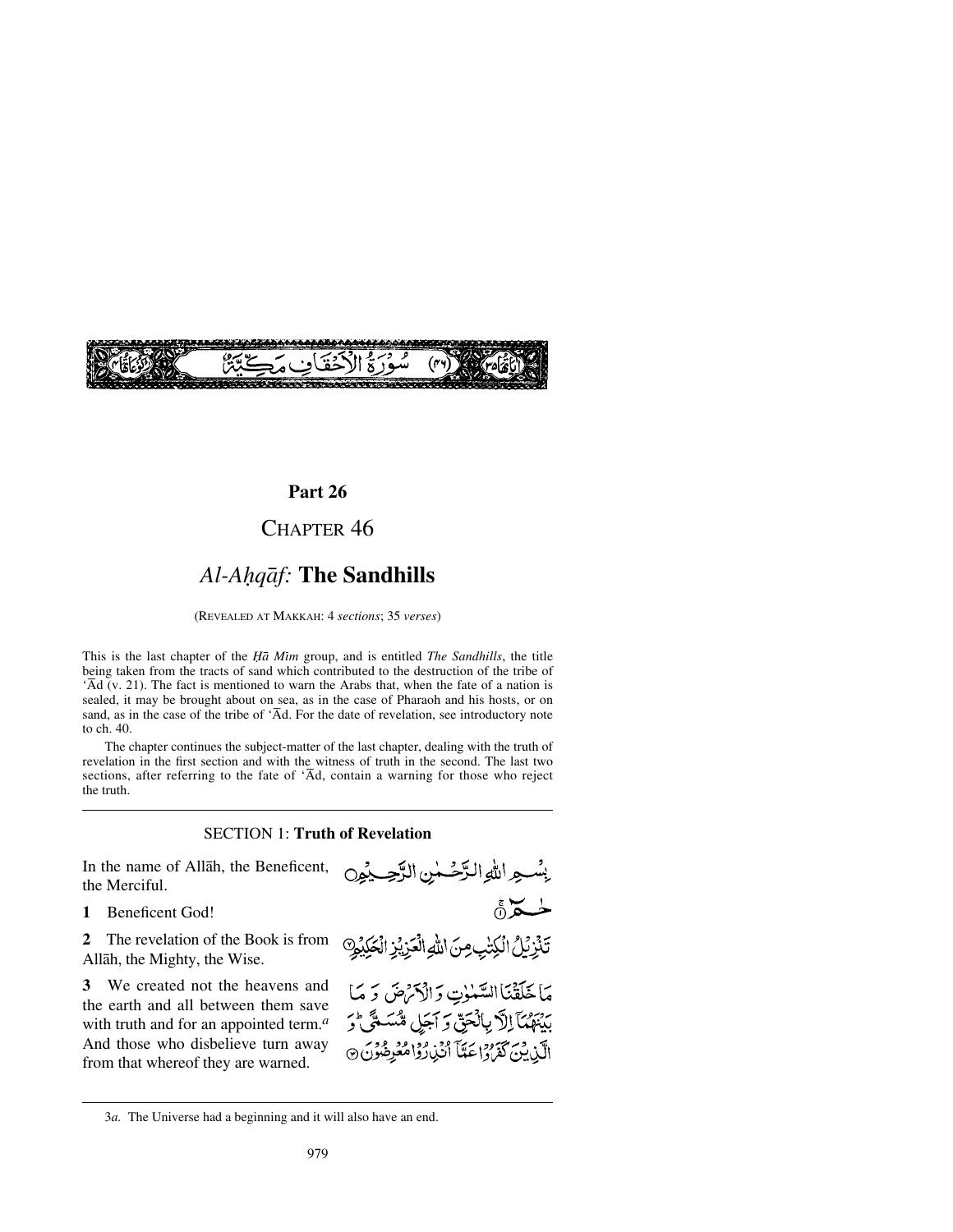**4** Say: Have you considered that which you invoke besides Allåh? Show me what they have created of the earth, or have they a share in the heavens? Bring me a Book before this or any relics of knowledge, if you are truthful.

**5** And who is in greater error than he who invokes besides Allåh such as answer him not till the day of Resurrection, and they are heedless of their call?

**6** And when men are gathered together, they will be their enemies, and will deny their worshipping (them).

**7** And when Our clear messages are recited to them, those who disbelieve say of the Truth when it comes to them: This is clear enchantment.

**8** Nay, they say: He has forged it. Say: If I have forged it, you control naught for me from Allåh.*<sup>a</sup>* He knows best what you utter concerning it. He is enough as a witness between me and you. And He is the Forgiving, the Merciful.*<sup>b</sup>*

**9** Say: I am not the first of the messengers,<sup>*a*</sup> and I know not what will be done with me or with you. I follow naught but that which is revealed

قُلْ آرْءِ بِبَعْدِ مَّا تَيْݣُونَ مِنْ دُرْنِ اللهِ آمُ وُدْيُ مَا ذَا خَلَقَوْا مِنَ الْأَدْضَ آمْرِ لَهُمْ بِنْسِرْكٌ فِي السَّيْبَاتِ الْبَشْرُنِي بِكِتْبٍ مِّنْ قَبْلِ لَهِ بِيّ] آدُ آَتَرَكُمْ قِبْنَ عِلْمِ اِنْ كُنْتُمْ صٰلاِقِيْنَ @ وَ مَنْ آخَيلٌ مِيتَنْ تَلْجُوْامِنْ دُوْن اللهِ مَنْ لاَّ يَسْتَجِيْبُ لَمَّ إِلَى يَوْمِر الْقِيْمَةِ وَهُدْمٍ عَنْ دُعَاءِهِمْ غَفِلْوُنَ ۞ وَ إِذَا حُشِرَ النَّاسُ كَانُوْالَعُهُمْ أَعْبَدَاءَ وَ کَے ٰنُوۡا بِعَیۡاٰدَتِهِمۡ کَفِیۡنِیۡنَ وَ إِذَا تُثْلَىٰ عَلَيْهِمْ الْيُثْنَابِيَّتِيْتِ فَ الآيِدِينَ كَفَرَوْا لِلْحَقِّ لَمَّا جَآءَهُمْ لِهِ الْمَا ڛڂۯ۠ۺ۠ڹۣؿ۠ڽ۠ يَقْدُلُهُ، إِنْيَتَرَبِيهُ ثَقُلُ إِنِ اِنْتَرَبَّتُهُ

فَلَا تَمَلِكُوُنَ لِيُ مِنَ اللَّهِ شَيْئًا لَّهُ بِيَا تُفْضُدُنَ فِيَهِ مُحَتَّ شهديٌا بَدِي دِ سَنَڌٍ عَ دِ اَ الْعَفْوْسُ الرَّحِيْمُ @ فَكَّلْ مَا كَنْتُ ُ وَ مَأَ أَدْيَرَيْ مَأْ يُفْعَلُ ۚ بِي وَ لَهَ إِنْ أَتَتَّبِعُ إِلَاَّ مَا بُوْحَى إِلَمَّ دَمَآ

8*a. From Allåh* here means *from the punishment of Allåh*. If the Qur'ån was a lie which the Prophet had forged, none could avert the punishment which must come upon a forger.

8*b.* It is noteworthy that, whenever the punishment of the opponents is alluded to, as in the statement *He is enough as a witness between me and you*, the Divine attribute of mercy and forgiveness is also mentioned to indicate that mercy always predominates in the Divine nature.

9*a. Bid'* signifies *a novelty*, or *a thing existing for the first time* (LL). And you say such a one is *bid'* in this affair *when he is the first who has done it* (LL). Prophets had appeared before the Holy Prophet Muḥammad in every country and nation throughout the whole world, and God's sending messengers for the reformation of men was the universal experience of humanity.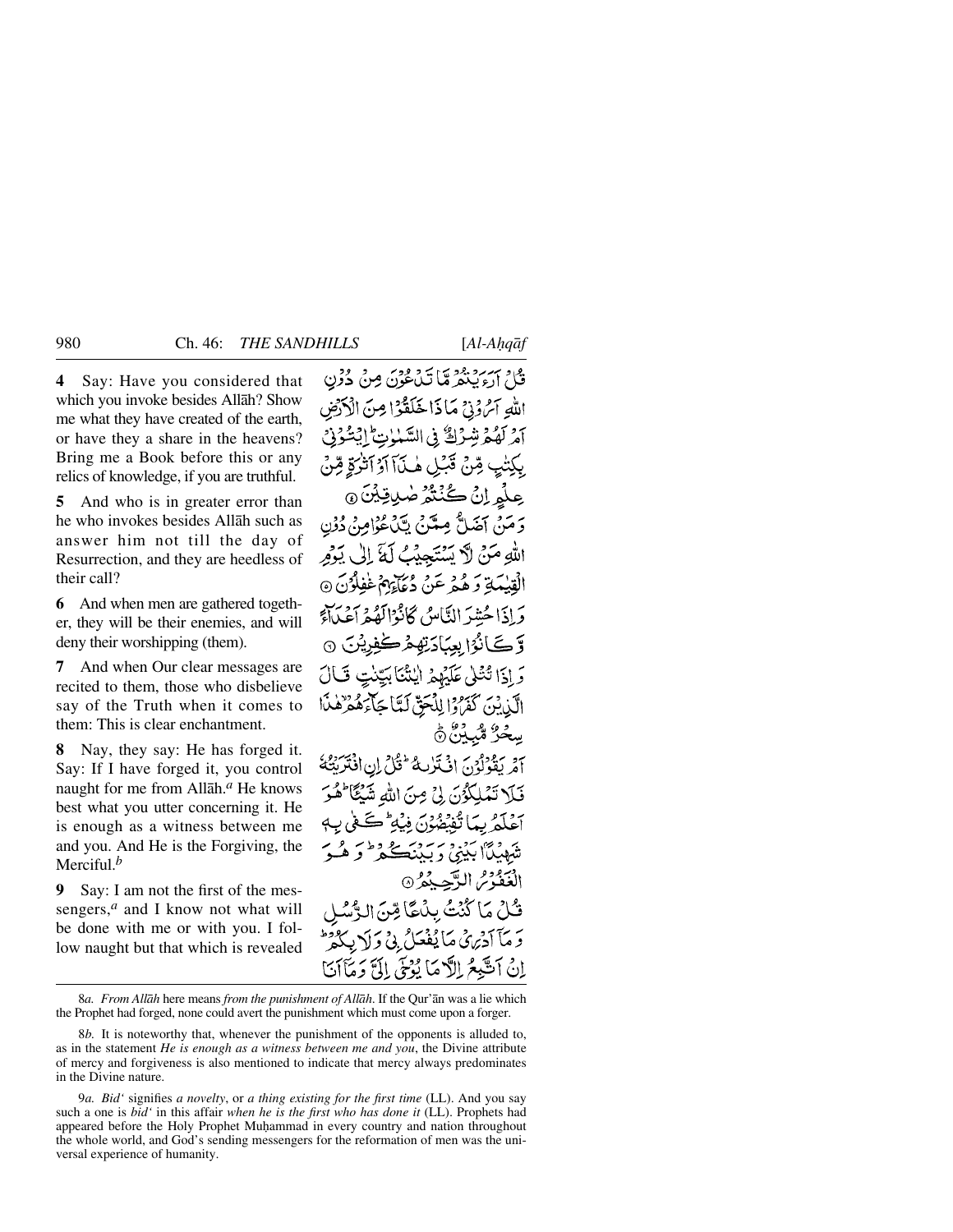to me, and I am but a plain warner.*<sup>b</sup>*

**10** Say: See you if it is from Allåh, and you disbelieve in it, and a witness from among the Children of Israel has borne witness of one like him,*<sup>a</sup>* so he believed, while you are big with pride. Surely Allåh guides not the iniquitous people.

# الآنَ نَبْشِرٌ مُّبِينٌ ۞ قُلْ أَرْءَيْتُمَرِّ إِنْ كَانَ مِنْ عِنْدِاللَّهِ وَكَفَّزْتُكْرُبِهِ وَشَهِدَ شَاهِدٌ قِنْ بَنِيٍّ إِسْرَاءِيْلَ عَلَى مِثْلِهِ فَبَامَنَ وَاسْتَكْبَرْنَّهُمْ ۖ إِنَّ اللَّهَ لَا يَهْدِي الْقَوْمَ الطُّلمِينَ جَ

## SECTION 2: **Witness of Truth**

**11** And those who disbelieve say of those who believe: If it had been a good, they would not have attained it before us. And as they are not guided thereby, they say: It is an old lie.

**12** And before it was the Book of Moses, a guide and a mercy. And this is a Book verifying (it) in the Arabic language,*<sup>a</sup>* that it may warn those who do wrong, and as good news for the doers of good.

**13** Surely those who say, Our Lord is Allåh, then continue on the right way, on them is no fear, nor shall they grieve.

دَ قَالَ الَّذِيْنَ كَفَرُوْا لِلَّذِينَ اٰمَنُوْا لَوْ ݣَانَ خَلْرًا مَّا سَبَقّْوُنَّ إِلَيْ مِمْ لَهِ مِنْ رَّ إِذْ لَمْ يَهْتَدُوا بِهِ مُسَيَقَوْلُوْنَ هٰذَا اِفْكُ تَيْبِيْكُرْ® وَمِنْ قَبْلِهِ كِتْبُ مُؤْسَى إِمَامًا وَّ رديةً و هٰذَاكِتْبٌ مُّصَلِّيْنٌ لِّسَاكَا عَرَبِيًّا لِيُنْذِينَ الَّذِينَ ظَلَمْوْا \* وَ ڹٞۺٛڔ۬ۑ ڸڷؠؙڂڛڹۣڋۣڹۜ۞ إِنَّ الَّذِيْنَ قَالُوْا مَ بَّنَا اللَّهُ شُمَّ اسْتَقَامُوْافْلَا خَوْتٌ عَلَيْهِ حُرْ وَأَ\ هُمْ يَخْزَنُوْنَ هَ

<sup>9</sup>*b.* The Prophet is made to deny any detailed knowledge as to the ultimate end of one or the other party, but the warning is reaffirmed in the concluding words to show that evildoers must suffer the evil consequences of their deeds. *I know not*, therefore, simply signifies that *he did not know the details*.

<sup>10</sup>*a.* The witness from among the Children of Israel, who bore witness of one *like him* is Moses: "I will raise them up a Prophet from among their brethren, *like unto thee*.... And it shall come to pass that whosoever will not hearken unto My words, which he shall speak in My name, I will require it of him" (Deut. 18:18, 19). It is to the concluding statement in the above quotation that attention is called in the words, *see you if it is from Allåh, and you disbelieve in it*.

<sup>12</sup>*a.* The words refer to the subject-matter of v. 10, which speaks of Moses' prophecy. The Qur'ån is here declared as fulfilling that prophecy, and the reference to its being in the Arabic language signifies the coming of the Prophet from among the Ishmaelites, who spoke that language, and who were the brethren of the Israelites, this fact being clearly mentioned in the prophecy of Deut. 18:18.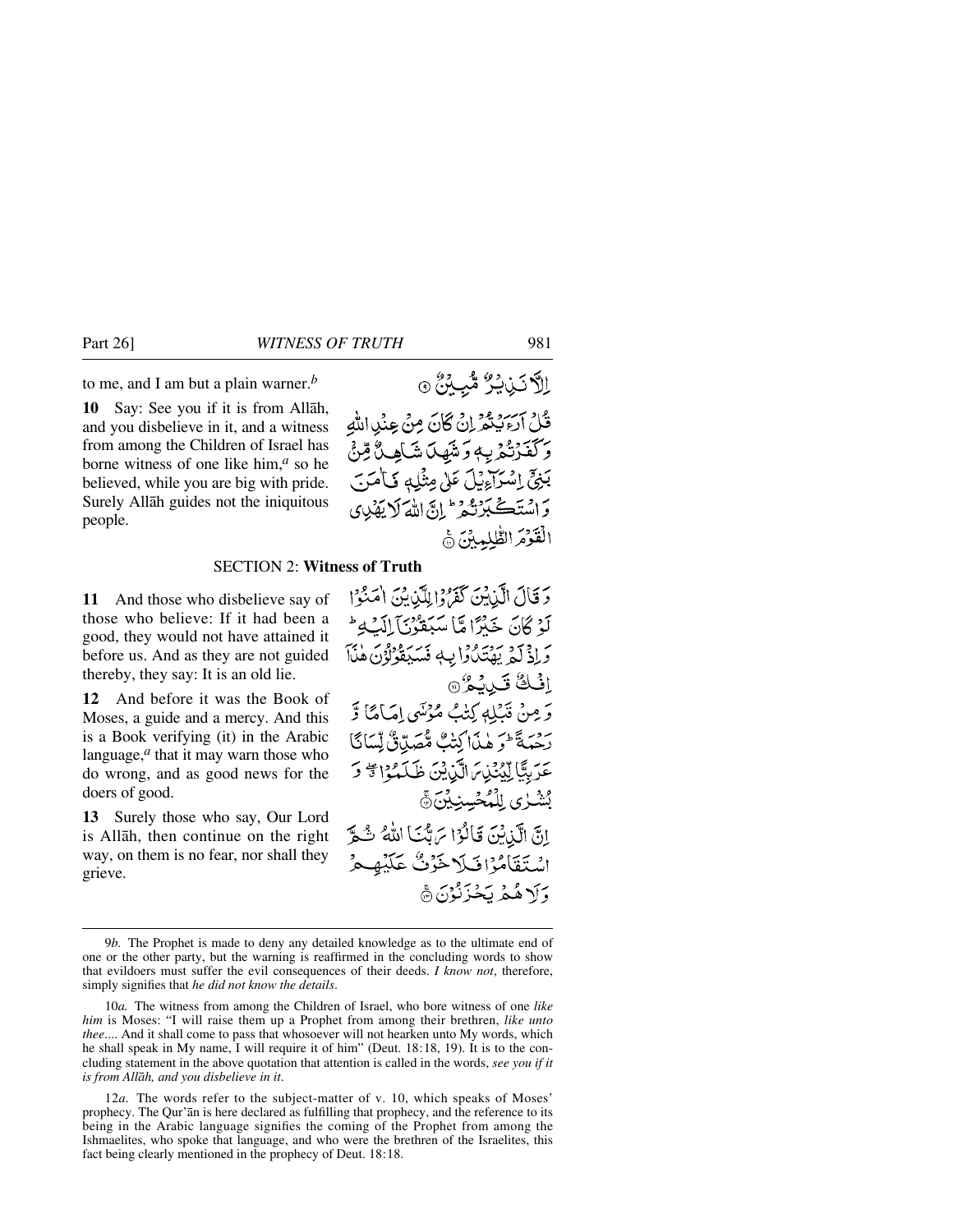**14** These are the owners of the Garden, abiding therein — a reward for what they did.

**15** And We have enjoined on man the doing of good to his parents. His mother bears him with trouble and she brings him forth in pain. And the bearing of him and the weaning of him is thirty months. Till, when he attains his maturity and reaches forty years,*<sup>a</sup>* he says: My Lord, grant me that I may give thanks for Thy favour, which Thou hast bestowed on me and on my parents, and that I may do good which pleases Thee; and be good to me in respect of my offspring. Truly I turn to Thee, and truly I am of those who submit.

**16** These are they from whom We accept the best of what they do and pass by their evil deeds — among the owners of the Garden. A promise of truth, which they were promised.

**17** And he who says to his parents: Fie on you! Do you threaten me that I shall be brought forth, when generations have passed away before me? And they both call for Allåh's aid: Woe to thee! Believe; surely the promise of Allåh is true. But he says: This is nothing but stories of the ancients.

**18** These are they against whom the word proves true, among nations of the jinn and the men that have passed away before them. Surely they are losers.

أولَّبِكَ آصۡحٰبُ الۡجَنَّـٰةِ خَٰلِيبِينَ فِيۡهَا ۚ جَزَاءٌ بِمَاكَانُوْا يَعْمَلُوْنَ دَ وَصَّبْنَا الْأَنْسَانَ بِوَالِدَرْ حَيَلَنَّهُ أَمَّةً كُنْهَادٌ وَصَعَنَهُ كُنْ مَا وَحَبْلُهُ وَ فِصٰلُهُ ثَلِيْثُونَ شَمْهَ ٗالْحَ إذَا بَلَغَ آَشُلَّهُ وَ بَلَغَ آرْبَعِيْنَ قَالَ يَرَبّ أَوْيِرَ عَنِيٌّ أَنْ أَشْكُرُ نِعْبُهُ الَّذِيَّ انْعَيْتَ عَلَّ دَعَلٰى دَالِدَيَّ دَ آغْدَلَ صَالِحًا تَزْضِيهُ وَ آَصْلِحْ فِيْ ذُبِّ يَّتِيْ ۚ إِنِّيْ شُبُثٌ إِلَيْكَ وَإِنِّيْ صِنَ الْمُسْلِمِينَ ۞

أُولَّيْكَ الَّذِيْنَ نَتَقَدَّلُ عَنْهُمْ أَحْسَنَ مَاتَحِيلُوْۤا وَنْتَجَاوَىٰٓ عَنْ سَيِّبَاٰتِهِمْ فِيٍّ آصُحٰبِ الْجَنَّةِ وَعَكَدَ الصِّدُقِ الَّذِي كَأَنُوْا يُؤْكَّدُونَ ۞ وَ الَّذِيْ قَالَ لِوَالِدَبَٰهِ أَنَّ لَّكُمَآ

آتَعِيْلِيْنِيِّ آنْ أَخْرَجَ دَ قَبْلُ خَلَت الْقُرُوْنُ مِنْ قَبْلِيْ وَهُمَا يَسْتَغِيُهِ اللهَ وَيُلَكَ اٰمِنۡ تَمَانَ وَعۡدَا اللَّهِ حَقٌّ ﴾ سُبْعِزْلُ مَا هٰذَآ الدَّ ٱساطِنُرُ 'أَدَّ لِهُمْ

أُولَيْكَ الَّذِينَ حَقَّ عَلَيْهِمُ الْقَوْلُ فِيَّ أَصَعِ قَدْ خَلَتْ مِنْ قَبْلِهِمْ مِّنَ الْجِنَّ دَالْإِنْسِ ۖ إِنَّهُمْ كَيَانُوْاخْسِدِيْنَ ۞

<sup>15</sup>*a.* It would appear from this that the spiritual maturity of man usually takes place at the age of forty. Evidence of this is also found in the fact that the Holy Prophet Muhammad received the Divine message for the regeneration of mankind at the age of forty.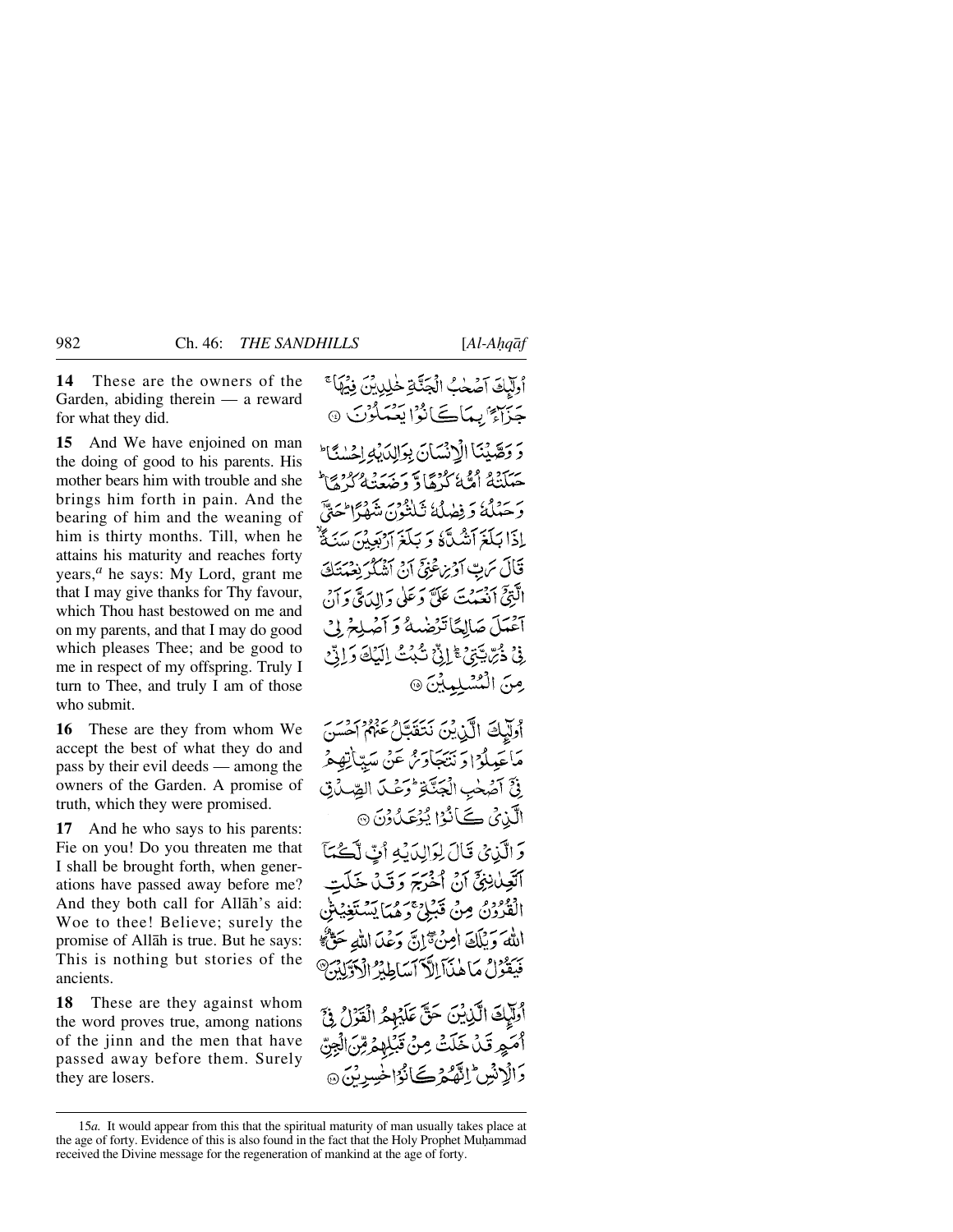**19** And for all are degrees according to what they do, and that He may pay them for their deeds and they will not be wronged.

**20** And on the day when those who disbelieve are brought before the Fire: You did away with your good things in your life of the world and you enjoyed them; so this day you are rewarded with the chastisement of abasement because you were unjustly proud in the land and because you transgressed.

# وَلِكُلِّ دَيَنَجْتُ مِّيًّا عَبِيلُوْا ۚ آغياكوديم ولايظلمون

كَفَرُدُدًا عَلَى النَّادَّ تَهْيَنْهُ مِينَ إِيَّ فَيَ أَيْبَوْمَ تَكْفُرُ كَنْنَكُمْ تَسْتَكَ عَذَابَ الْهُوْنِ بِيَمَا في الْأَمْرَضِ بِغَيْرِ الْجَقِّ وَبِيمَا َ دور ورب<br>تفسقون 6

### SECTION 3: **The Fate of 'Åd**

**21** And mention the brother of  $\overline{A}$ d: when he warned his people in the sandy plains  $a$  — and warners indeed came before him and after him — saying: Serve none but Allåh. Surely I fear for you the chastisement of a grievous day.

**22** They said: Hast thou come to us to turn us away from our gods? Then bring us that with which thou threatenest us, if thou art truthful.

**23** He said: The knowledge is only with Allåh, and I deliver to you that wherewith I am sent, but I see you are an ignorant people.

**24** So when they saw it — a cloud advancing towards their valleys, they said: This is a cloud bringing us rain. Nay, it is that which you sought to

دَ إِذْكُرْ آَخَا عَاْدِ ۖ إِذْ آَنُذَارَ قَوْصَهُ بِالْكَتْقَافِ وَقَلْ خَلَتِ النَّذُرُ مِنَّ بَيْنَ يَدَيْهِ وَمِنْ خَلْفِهِ ٱلْآتَيْنُ وَ إِلاَّ اللَّهَ ۖ إِنَّ آَخَانُ عَلَيْكُمْ مَ يَوْمٍ عَظِيْمٍ۞ قَالُوْٓ الْجِئْتَنَالِتَأْفِكَنَاعَنْ الْهَ فَأَتِنَا بِيمَا تَعِيدُ بَيْ إِنِّ كَيْنَتَ صِنَ الصَّبِ قِبْنَ ۞ قَالَ إِنَّيْمَا الْعِلْمُ عِنْدَمَا اللَّهَ تَزَرَ ٱيَلَّغُكُمُ مَّآ ٱمْ بِيلُتُّ بِهِ وَ لٰڪِ بِّيِّ آيٰنَ ٱ قَوْمًا تَحْصَلُوْنَ ۞ فَلَتَّا دَادْفُو بِمَادِهَهَا قَالُوْا هٰذَا عَاْدِحُنَّ مُّنْهُ مَااسْتَعْجَلْتُمْ بِ

<sup>21</sup>*a*. The brother of a people signifies their prophet, Hūd being the prophet sent to 'Åd. *A√qåf* is plural of *√iqf*, which signifies *a heap* or *hill of sand that has assumed a bowed form*, and *al-ahqāf* applies, particularly to certain oblong tracts of sand in the region of Esh-Shihr (LL). Rodwell and Muir locate the 'Ådites in the country round about Ta'if; others in Hadramaut. The latter opinion is the correct one, as maps of Arabia plainly show Al-Ahqāf to be situated in Hadramaut.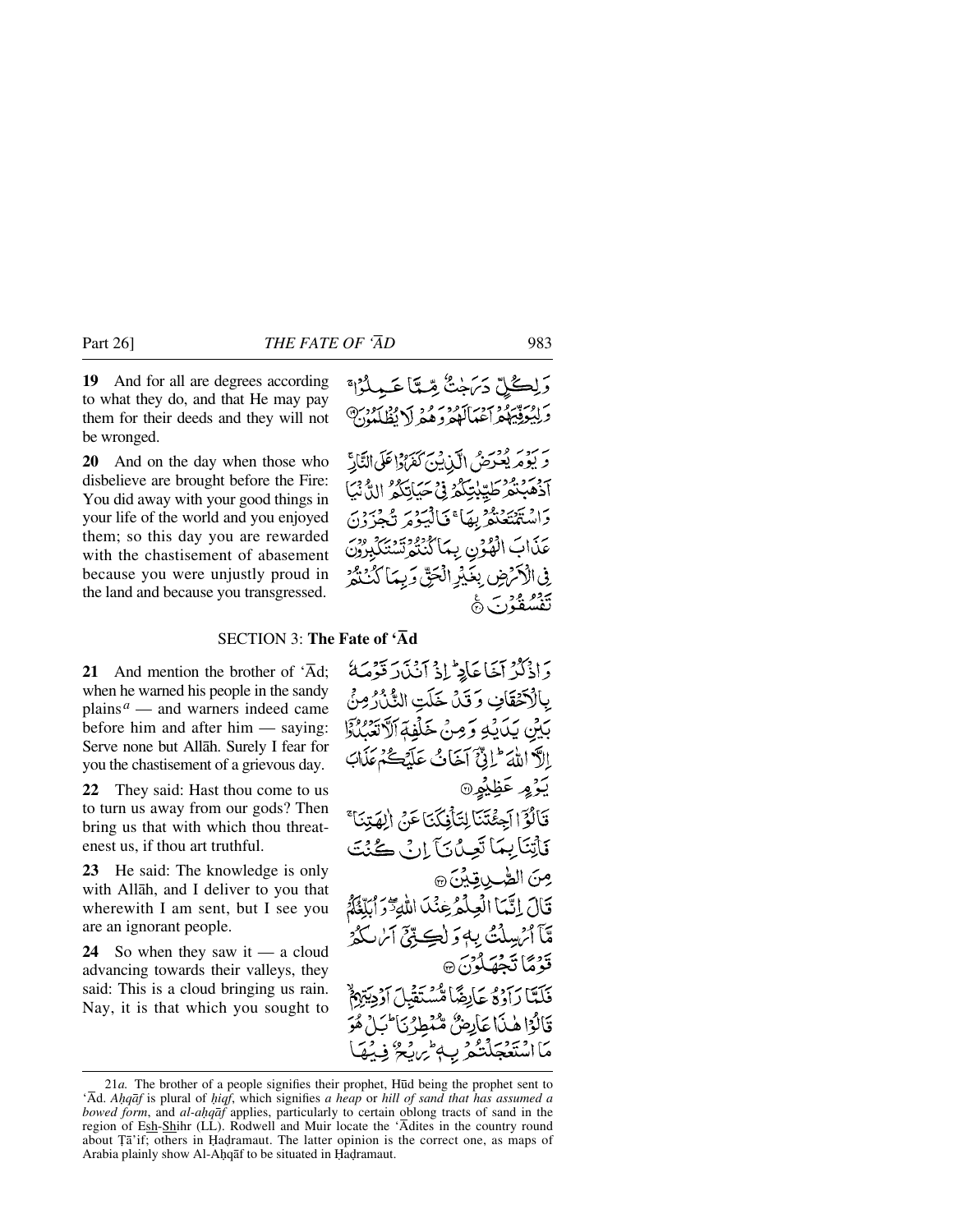hasten, a wind wherein is painful chastisement.

**25** Destroying everything by the command of its Lord. So at dawn naught could be seen except their dwellings. Thus do We reward the guilty people.

**26** And certainly We had given them power in matters in which We have not empowered you, and We had given them ears and eyes and hearts, but neither their ears, nor their eyes, nor their hearts availed them aught, since they denied the messages of Allåh, and that which they mocked at encompassed them.

تَكْدَمِّرُكُلَّ شَيْءٍ، بِأَمْرِ رَبِّهَا فَأَصْبَحُوا لَا يُزَى إِلَّا مَسْكِنُهُمْ كَانَ لِكَ نَجَزِي الْقَوْمَ الْمُجْرِمِيْنَ ۞

*جِهَةٍ مِنَّةٌ وَجِهَّا إِنْ مَكَ*تَّتُكُمْ فِيَةِ ئەسردىن ئورسىدى دېرى ئەسرىدىن كېيىنى كېيىنى كېيىنى كېيىنى كېيىنى كېيىنى كېيىنى كېيىنى كېيىنى ئۇ كېيىن كېيىن كې حَيِّباً آغَنِي عَنْهُمْ سَيُعُهُمْ دِينَ بِنَ كَفَرْهُمْ دَلَا أَفْيِدَتْهُمُ قِينٌ شَيْءٍ إِذْ ݣَانُوْا يَجْحَدُوْنَ بِأَيْتِ اللَّهِ وَحَاقَ بِهِعْ مَّاڪَانُوْا بِهِ سَنَهْزِءُوْنَ ۞

#### SECTION 4: **A Warning**

**27** And certainly We destroyed the towns round about you,*<sup>a</sup>* and We repeat the messages that they may turn.

**28** Then why did those whom they took for gods besides Allåh to draw (them) nigh (to Him) not help them? Nay, they failed them. And this was their lie and what they forged.

**29** And when We turned towards thee a party of the jinn,*<sup>a</sup>* who listened to the Qur'ån; so when they were in its presence, they said: Be silent. Then when it was finished, they turned back to their people warning (them).

دَ كَفَيْدٌ أَهْلَكُنَّا مَا حَوْلَكُمْ مِّنَ الْقُرْي دَ صَدَّقْنَا الْأَيْتِ لَعَلَّهُمْ يَرْجِعُنَ @ فَكَوْلَانَصَرْهُمُ الَّذِينَ اتَّخَذُوْامِنُ دُوَّنِ اللَّهِ قُرْبَانَا الِهَةَ َّبْلَ ضَلَّوُا عَنْهُمْ ۚ وَ ذٰلِكَ إِنۡكُمُكُمۡ وَ مَبَا ڪَانُوُا يَفْتَرُونَ@ وَ إِذْ صَرَفْنَآ إِلَيْكَ نَفَرًا مِّنَ الْجِنِّ يَسْتَمْعُوْنَ الْفُرْنَ ۚ فَلَدَّأَ حَضَـرُوْهُ قَالُوْٓا ٱنْصِنُوْا ۚ فَىلَمَّاْ قُضِىَ وَلَّوْا الى قَرْمِهِمْ مُّنْذِينِ يْنَ @

<sup>27</sup>*a*. The cities of 'Ād, Thamūd and Sheba lay on the borders of Arabia; thus the people living in the metropolis are told how those living around them were aforetime destroyed, and they should take a lesson from their fate.

<sup>29</sup>*a.* The jinn spoken of here seem to be the leaders of certain Jewish tribes, because they are spoken of in the next verse as believers in Moses. In fact, they are of the same class as those spoken of in 72:1; see 72:1*a*.